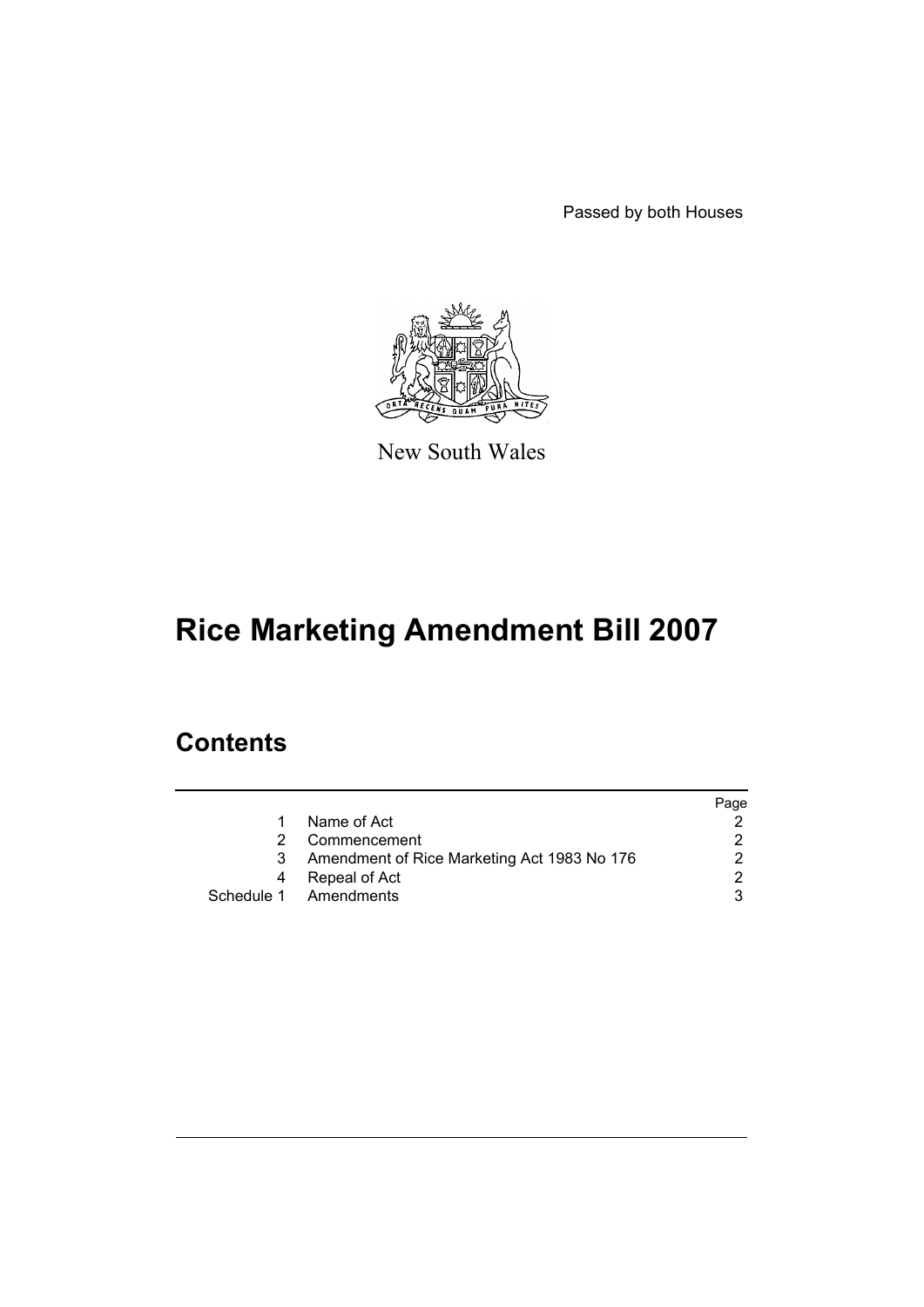*I certify that this public bill, which originated in the Legislative Assembly, has finally passed the Legislative Council and the Legislative Assembly of New South Wales.*

> *Clerk of the Legislative Assembly. Legislative Assembly, Sydney, , 2007*



New South Wales

## **Rice Marketing Amendment Bill 2007**

Act No , 2007

An Act to amend the *Rice Marketing Act 1983* with respect to the constitution and procedure of the Rice Marketing Board and the sale or supply of rice outside Australia.

*I have examined this bill and find it to correspond in all respects with the bill as finally passed by both Houses.*

*Assistant Speaker of the Legislative Assembly.*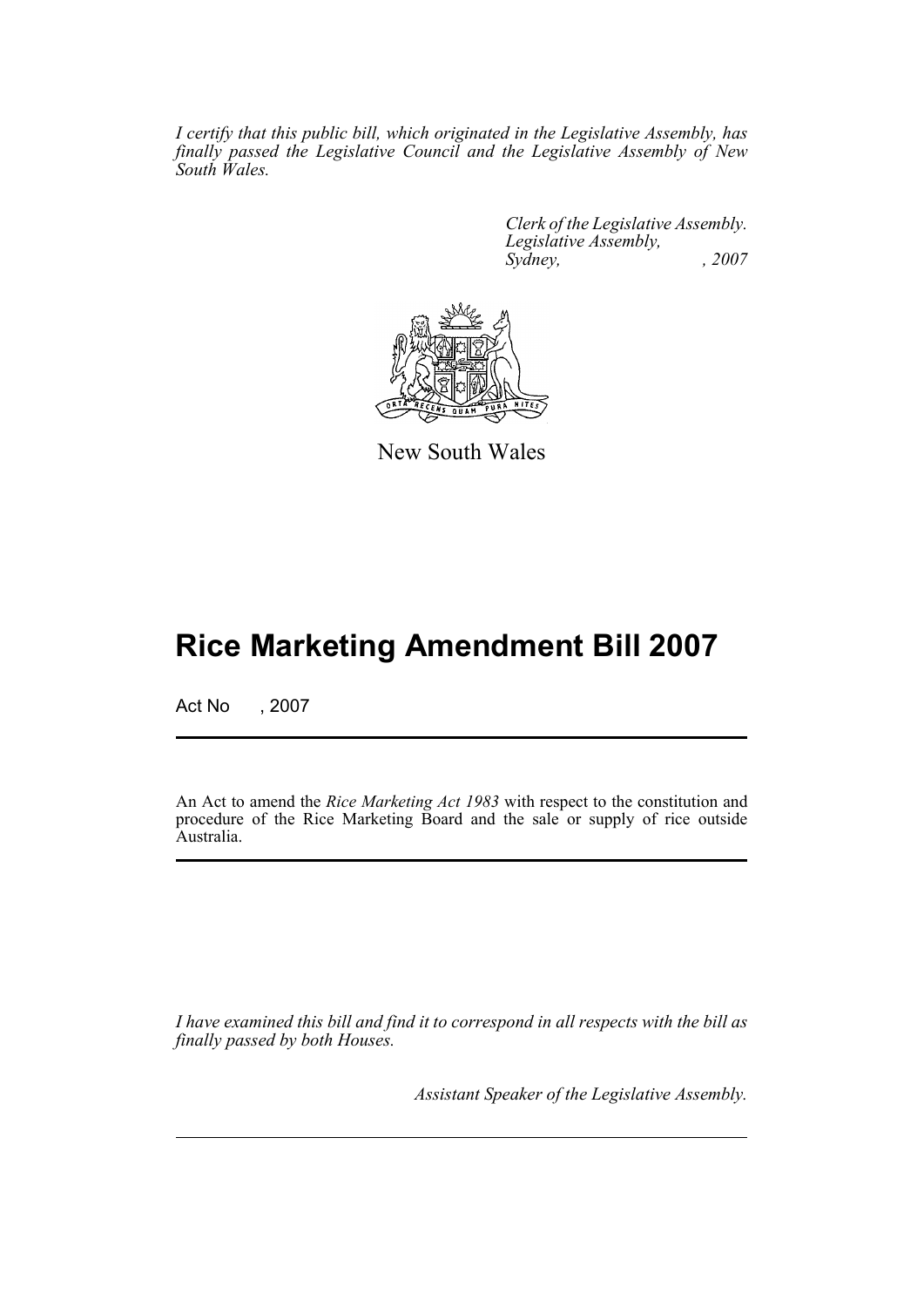#### <span id="page-2-0"></span>**The Legislature of New South Wales enacts:**

#### **1 Name of Act**

This Act is the *Rice Marketing Amendment Act 2007*.

### <span id="page-2-1"></span>**2 Commencement**

This Act commences on the date of assent to this Act.

#### <span id="page-2-2"></span>**3 Amendment of Rice Marketing Act 1983 No 176**

The *Rice Marketing Act 1983* is amended as set out in Schedule 1.

#### <span id="page-2-3"></span>**4 Repeal of Act**

- (1) This Act is repealed on the day following the day on which this Act commences.
- (2) The repeal of this Act does not, because of the operation of section 30 of the *Interpretation Act 1987*, affect any amendment made by this Act.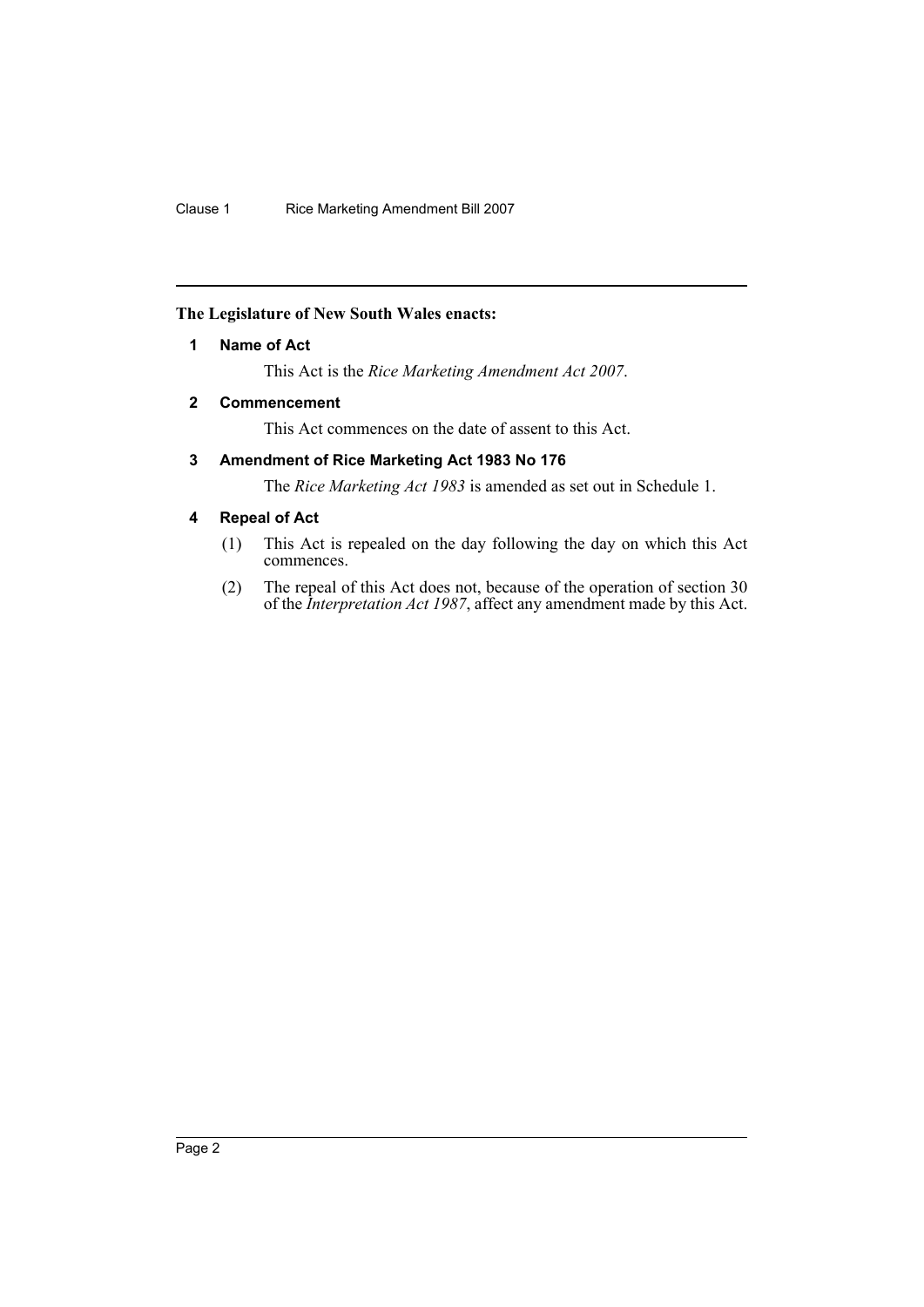Rice Marketing Amendment Bill 2007

Amendments **Amendments** Schedule 1

## <span id="page-3-0"></span>**Schedule 1 Amendments**

(Section 3)

#### **[1] Section 11 Constitution of board**

Omit section 11 (4). Insert instead:

(4) A board is to consist of 3 elected members and 4 nominated members.

#### **[2] Section 12 Variation of total number of elected members**

Omit the section.

#### **[3] Section 51A Conditions of appointment as authorised buyer**

Insert after section 51A (2):

- (2A) An approval under subsection (2) may not authorise the sale or supply, during any period, of any commodity purchased by an authorised buyer if:
	- (a) another approval under that subsection authorises the sale or supply, during the same period, of the same kind of commodity purchased by some other authorised buyer, and
	- (b) the board has given a written undertaking to the other authorised buyer that it will not give another approval in respect of the sale or supply of that commodity during that period.

#### **[4] Section 51B**

Insert after section 51A:

#### **51B General prohibition on sale or supply of commodities outside Australia**

- (1) A person who sells or supplies any commodity to a person outside Australia is guilty of an offence. Maximum penalty: 2,000 penalty units.
- (2) This section does not apply to the sale or supply of a commodity to a person outside Australia pursuant to a written approval under section 51A $(2)$ .
- (3) This section applies only in relation to the sale or supply of rice grown in New South Wales, being the commodity in respect of which the Rice Marketing Board for the State of New South Wales is constituted.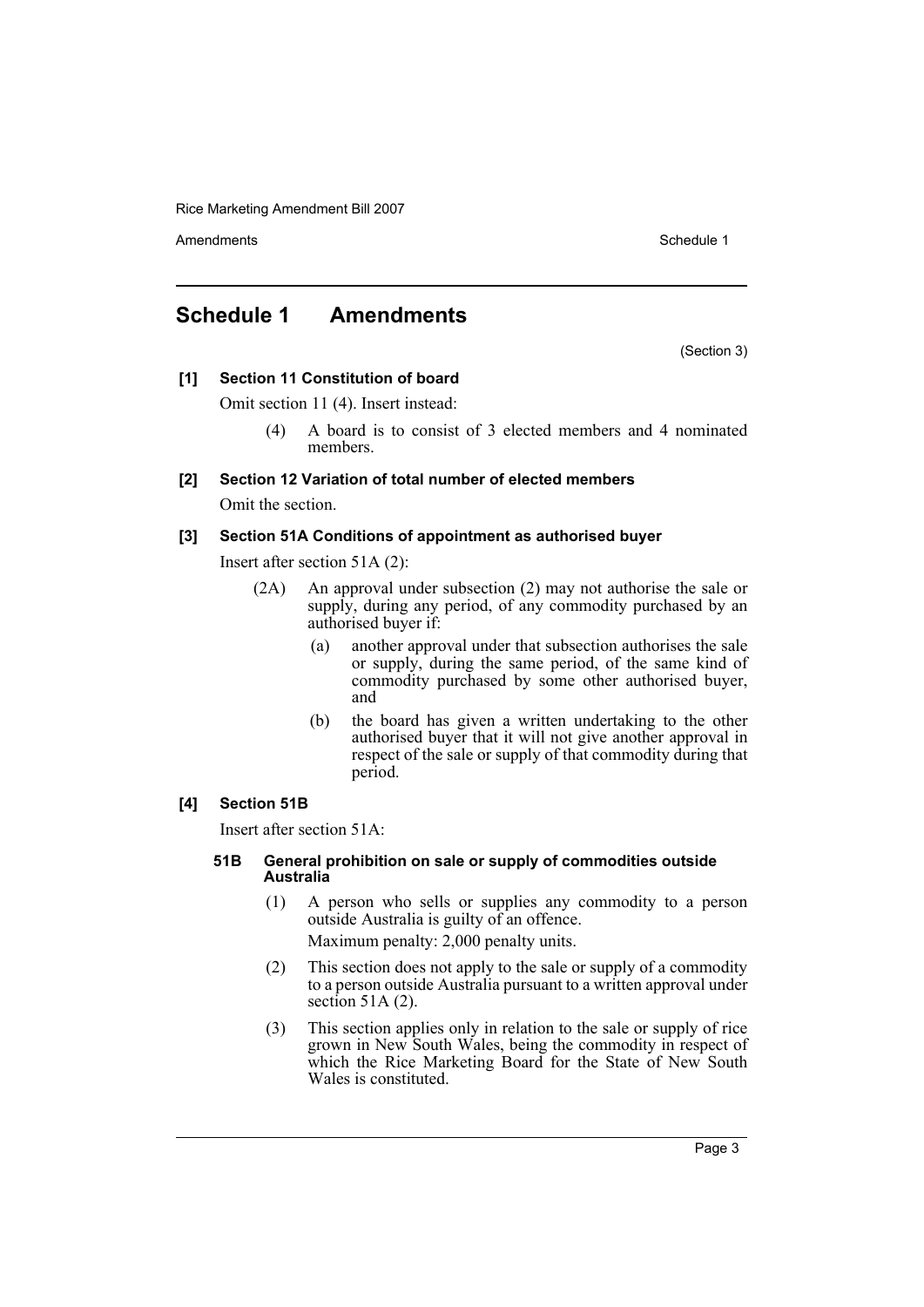Rice Marketing Amendment Bill 2007

Schedule 1 Amendments

#### **[5] Section 127 Annual meetings of authorities**

Omit section 127 (2). Insert instead:

(2) An authority's annual meeting must be held within 6 months after the end of its financial accounting period or within such further period as may be directed by the Minister.

#### **[6] Section 156 Proceedings for offences**

Insert "or 51B (1)" after "section 51A (6)" in section 156 (1B).

#### **[7] Section 165**

Insert after section 164:

#### **165 Review of Act**

- (1) The Minister is to review this Act to determine whether the policy objectives of the Act remain valid and whether the terms of the Act remain appropriate for securing those objectives.
- (2) The review is to be undertaken as soon as possible after the period of 2 years from the date of assent to the *Rice Marketing Amendment Act 2007*.
- (3) A report on the outcome of the review is to be tabled in each House of Parliament within 12 months after the end of the period of 2 years.

#### **[8] Schedule 3 Provisions relating to procedure of authorities**

Omit "one shall in the case of a board be a nominated member" from clause 2 (1).

Insert instead "at least 2, in the case of a board, must be nominated members".